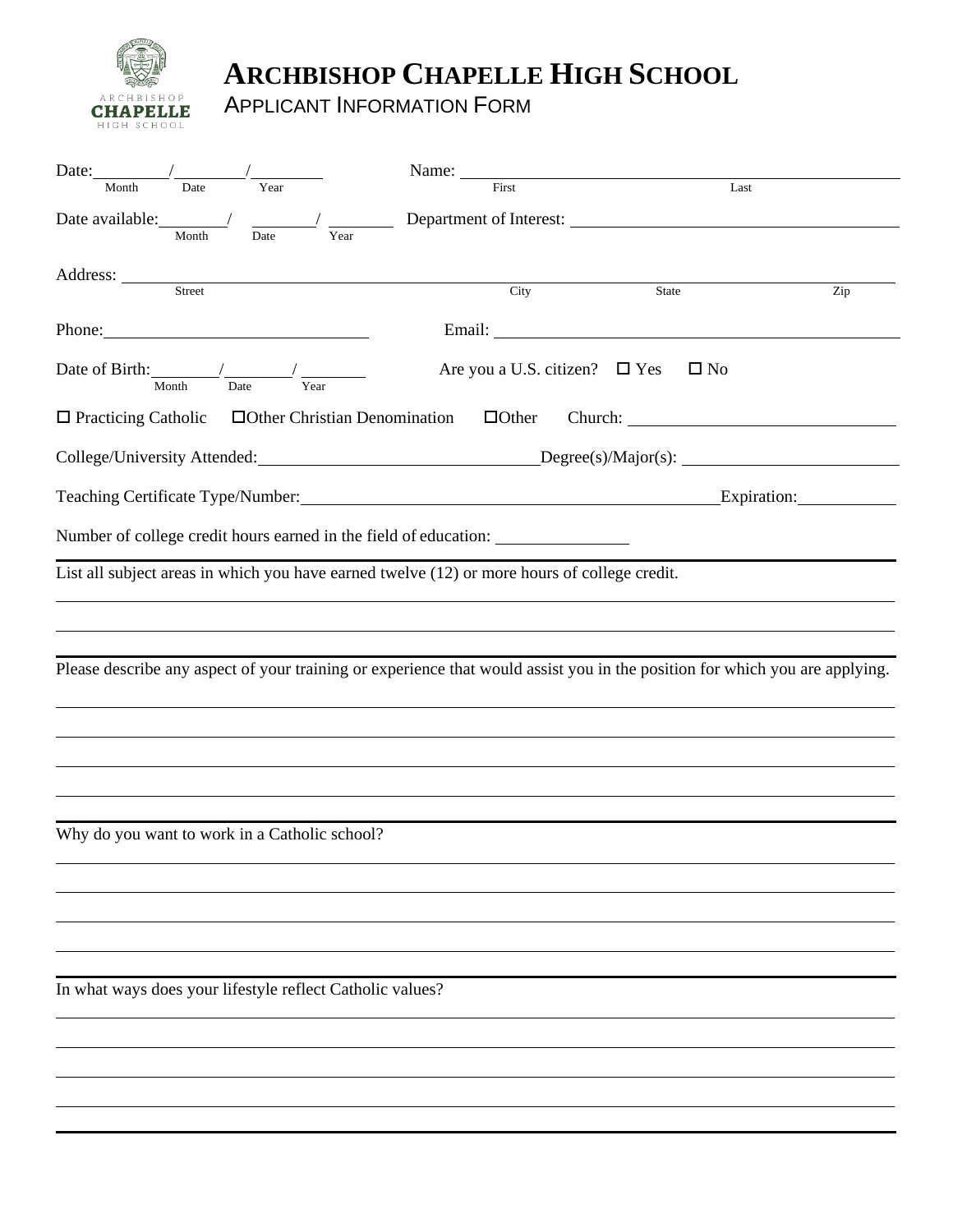

## **ARCHBISHOP CHAPELLE HIGH SCHOOL**

## APPLICANT INFORMATION FORM

Our school motto is *Deus Providebit…God will Provide.* Please explain what this means to you and how you would strive to live out this motto as an employee of Archbishop Chapelle High School.

If applying for a teaching position, please describe your teaching style.

If applying for a teaching position, please describe your style of classroom management.

Have you ever been terminated or recommended for dismissal by your employer?

 $\Box$  Yes  $\Box$  No

Have you ever been convicted of a felony?

 $\Box$  Yes  $\Box$  No

*If you answered "yes" to one of the above questions please attach an explanation.*

Archbishop Chapelle High School is an equal opportunity employer and does not discriminate against applicants or employees on the basis of race, age, sex, disability, or national origin. This non-discrimination policy applies to hiring, training, promoting, salaries, transfers, and working conditions.

By signing below you verify that you understand that any omission or misrepresentation on this application and/or requested documents may result in refusal of employer to hire if offered employment or in the termination of such employment if hired. In addition, your signature gives Archbishop Chapelle High School permission to contact references and previous employers.

Applicant Signature: Date: / /

| Please include the following documents |
|----------------------------------------|
| when submitting application:           |

- 1. Applicant Information Form
- 2. Resume or CV with Cover Letter
- 3. Copies of transcripts for college credit earned
- 4. Three references

**Please send all documents to:** Associate Head of School Archbishop Chapelle High School 8800 Veterans Memorial Blvd. Metairie, LA 70003

**Or email to: [spanzavecchia@archbishopchapelle.org](mailto:spanzavecchia@archbishopchapelle.org)**